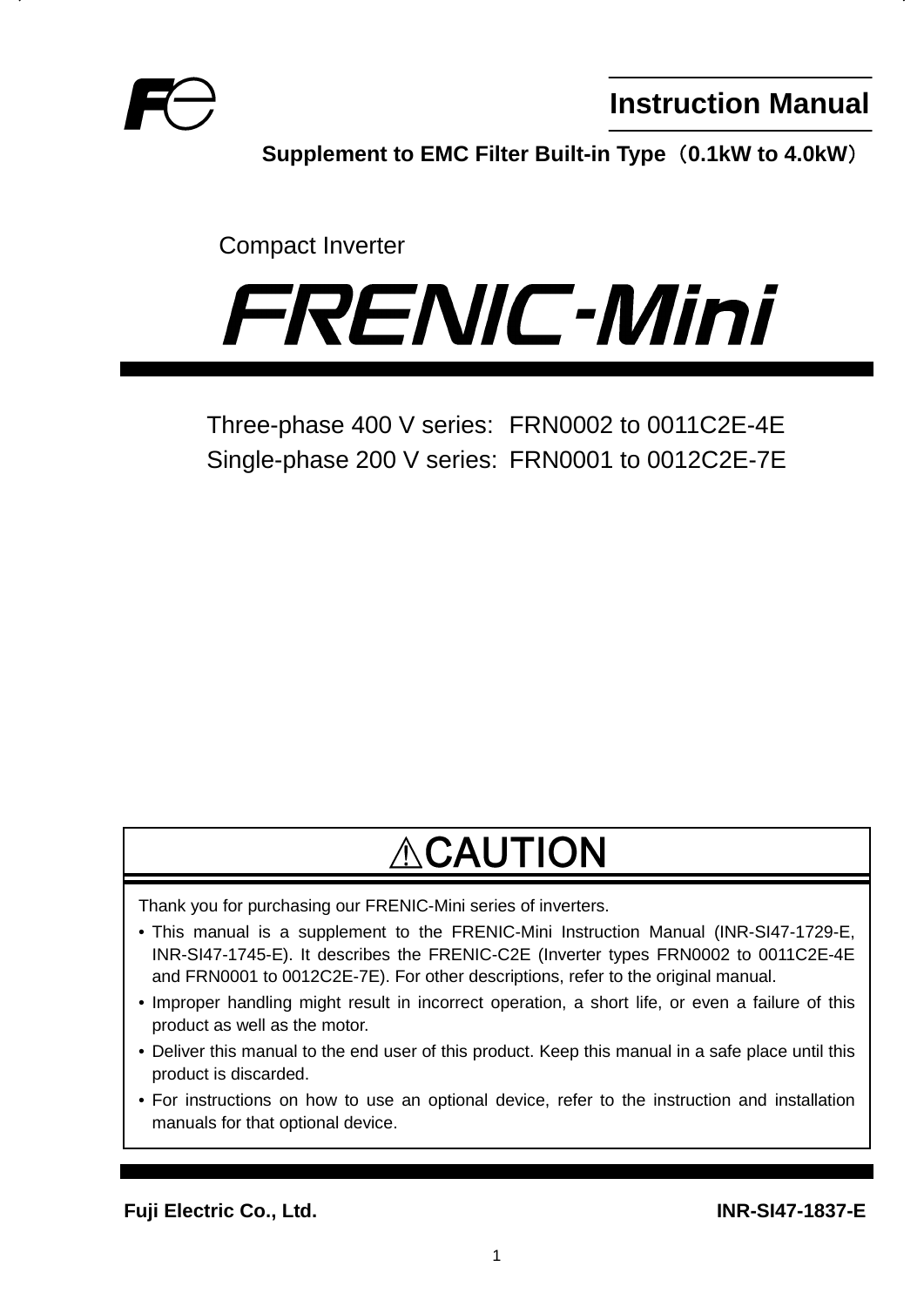## **Chapter 2 MOUNTING AND WIRING OF THE INVERTER**

#### **2.3.2 Terminal arrangement and screw specifications**

#### **(1) Arrangement of the main circuit terminals**

#### Table 2.3 Main Circuit Terminals

| Power<br>supply<br>voltage | Nominal<br>applied motor<br>(kW) | Inverter type        | Terminal<br>screw size | Tightening<br>torque<br>$(N \cdot m)$ | Refer to: |
|----------------------------|----------------------------------|----------------------|------------------------|---------------------------------------|-----------|
|                            | 0.4                              | FRN0002C2E-4E        |                        |                                       |           |
| Three-                     | 0.75                             | FRN0004C2E-4E        |                        |                                       |           |
| phase                      | 1.5                              | FRN0005C2E-4E        | M4                     | 1.8                                   | Figure B  |
| 400 V                      | 2.2                              | FRN0007C2E-4E        |                        |                                       |           |
|                            | 4.0                              | FRN0011C2E-4E        |                        |                                       |           |
|                            | 0.1                              | FRN0001C2E-7E        |                        |                                       |           |
|                            | 0.2                              | FRN0002C2E-7E        | M3.5                   | 1.2                                   | Figure C  |
| Single-<br>phase           | 0.4                              | FRN0004C2E-7E        |                        |                                       |           |
| 200 V                      | 0.75                             | <b>FRN0006C2E-7E</b> |                        |                                       |           |
|                            | 1.5                              | FRN0010C2E-7E        | M4                     | 1.8                                   | Figure D  |
|                            | 2.2                              | FRN0012C2E-7E        |                        |                                       |           |

#### **2.3.3 Recommended wire sizes**

Table 2.6 lists the recommended wire sizes. The recommended wire sizes for the main circuit terminals at an ambient temperature of  $50^{\circ}$ C are indicated for two types of wire: HIV single wire (for the maximum allowable temperature 75°C) (before a slash (/)) and IV single wire (for 60°C) (after a slash (/)).

|                       |                                     |               |                                                      |                          |                                 | Recommended wire size (mm <sup>2</sup> ) | $*_{1}$                                     |                    |
|-----------------------|-------------------------------------|---------------|------------------------------------------------------|--------------------------|---------------------------------|------------------------------------------|---------------------------------------------|--------------------|
|                       |                                     |               |                                                      |                          | Main circuit                    |                                          |                                             |                    |
| Power supply voltage  | Nominal<br>applied<br>motor<br>(kW) | Inverter type | [L1/R, L2/S, L3/T]<br>[L1/L, L2/N]<br>Grounding [SG] | Main circuit power input | Inverter<br>output<br>[U, V, W] | <b>DCR</b><br>$[P1, P (+)]$              | <b>Braking</b><br>resistor<br>$[P (+), DB]$ | Control<br>circuit |
|                       |                                     |               | w/DCR                                                | *2<br>w/o DCR            |                                 |                                          |                                             |                    |
|                       | 0.4                                 | FRN0002C2E-4E |                                                      |                          |                                 |                                          |                                             |                    |
|                       | 0.75                                | FRN0004C2E-4E | 2.0 / 2.0                                            | 2.0 / 2.0                | 2.0 / 2.0                       | 2.0 / 2.0                                | 2.0 / 2.0                                   |                    |
| Three-phase<br>400 V  | 1.5                                 | FRN0005C2E-4E | (2.5)                                                | (2.5)                    | (2.5)                           | (2.5)                                    | (2.5)                                       |                    |
|                       | 2.2                                 | FRN0007C2E-4E |                                                      |                          |                                 |                                          |                                             |                    |
|                       | 4.0                                 | FRN0011C2E-4E |                                                      |                          |                                 |                                          |                                             |                    |
|                       | 0.1                                 | FRN0001C2E-7E |                                                      |                          |                                 |                                          |                                             |                    |
|                       | 0.2                                 | FRN0002C2E-7E |                                                      | 2.0 / 2.0                |                                 |                                          |                                             | 0.5                |
|                       | 0.4                                 | FRN0004C2E-7E | 2.0 / 2.0                                            | (2.5)                    |                                 | 2.0 / 2.0                                |                                             |                    |
|                       | 0.75                                | FRN0006C2E-7E | (2.5)                                                |                          | 2.0 / 2.0                       | (2.5)                                    |                                             |                    |
| Single-phase<br>200 V | 1.5                                 | FRN0010C2E-7E |                                                      | 2.0 / 3.5<br>(4.0)       | (2.5)                           |                                          | 2.0 / 2.0<br>(2.5)                          |                    |
|                       | 2.2                                 | FRN0012C2E-7E | 2.0 / 3.5<br>(4.0)                                   | 3.5/5.5<br>(6.0)         |                                 | 2.0/3.5<br>(4.0)                         |                                             |                    |

| Table 2.6 Recommended Wire Sizes |  |  |  |
|----------------------------------|--|--|--|
|----------------------------------|--|--|--|

\*1 Use crimp terminals covered with an insulated sheath or insulating tube. Recommended wire sizes are for HIV/IV (PVC in the EU).

\*2 Wire sizes are calculated on the basis of input RMS current under the condition that the power supply capacity and impedance are 500 kVA and 5%, respectively.

\*3 Insert the DC reactor (DCR) in either of the primary power input lines. Refer to Chapter 10 for more details.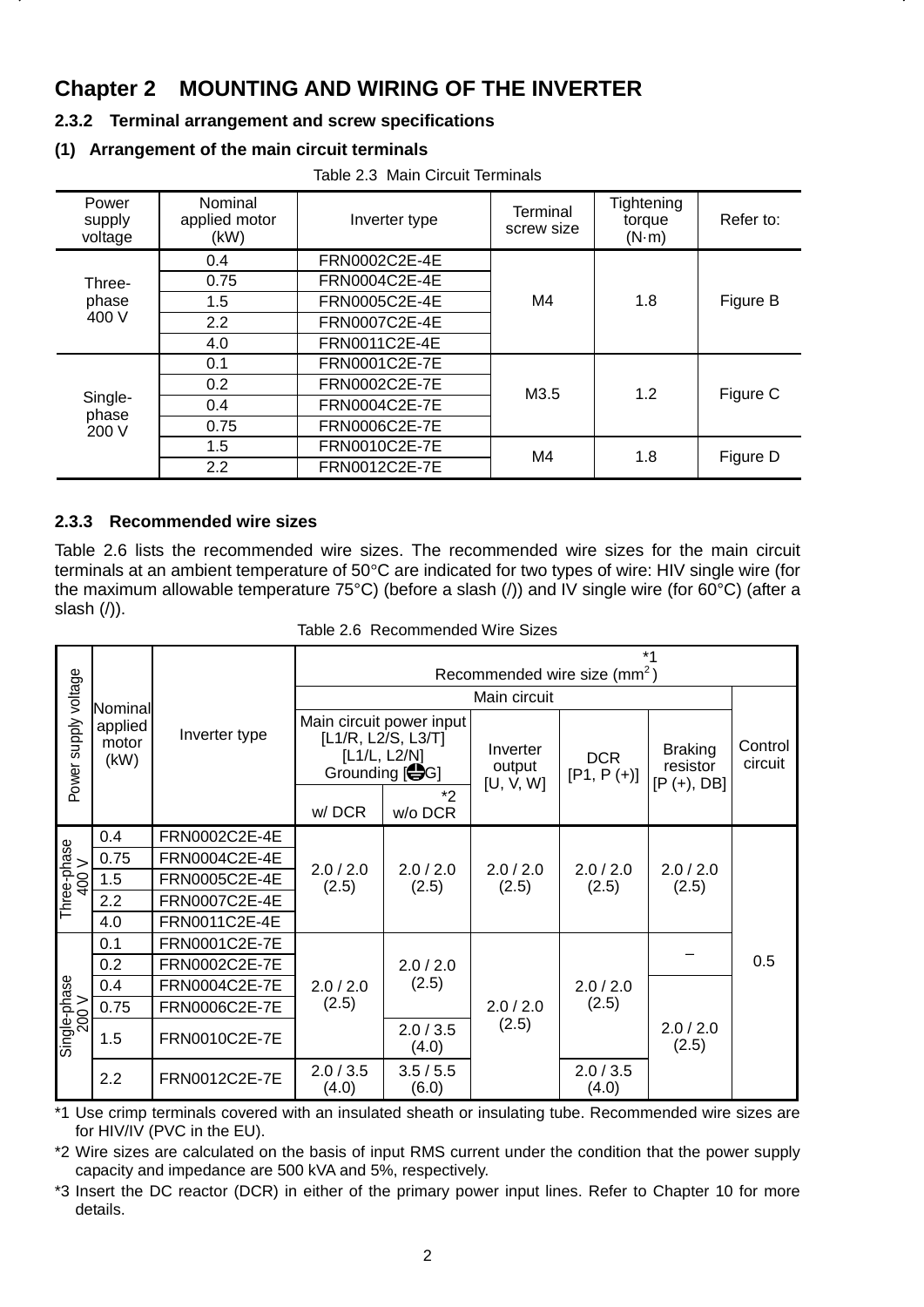# **Chapter 5 FUNCTION CODES**

## **5.1 Function Code Tables**

In the ROM version 0800 or later, the factory default of function code H27 (Thermistor for motor, Level) is changed from 0.16 to 1.6.

| Power             | Applicable           |               | Fuji's standard<br>torque<br>boost $(\%)$ | Nominal rated<br>current of<br>Fuji standard motor<br>(A) | Nominal rated<br>capacity of<br>Fuji standard motor<br>(kW) |
|-------------------|----------------------|---------------|-------------------------------------------|-----------------------------------------------------------|-------------------------------------------------------------|
| supply<br>voltage | motor rating<br>(kW) | Inverter type | <b>Function codes</b><br>F09/A05          | <b>Function codes</b><br>F11/A07/E34/E37                  | <b>Function codes</b><br>P02/A16                            |
|                   | 0.4                  | FRN0002C2E-4E | 7.1                                       | 1.15                                                      | 0.40                                                        |
| Three-            | 0.75                 | FRN0004C2E-4E | 6.8                                       | 1.80                                                      | 0.75                                                        |
| phase             | 1.5                  | FRN0005C2E-4E | 6.8                                       | 3.10                                                      | 1.50                                                        |
| 400 V             | 2.2                  | FRN0007C2E-4E | 6.8                                       | 4.60                                                      | 2.20                                                        |
|                   | 4.0                  | FRN0011C2E-4E | 5.5                                       | 7.50                                                      | 3.70                                                        |
|                   | 0.1                  | FRN0001C2E-7E | 8.4                                       | 0.73                                                      | 0.10                                                        |
|                   | 0.2                  | FRN0002C2E-7E | 8.4                                       | 1.38                                                      | 0.20                                                        |
| Single-           | 0.4                  | FRN0004C2E-7E | 7.1                                       | 2.36                                                      | 0.40                                                        |
| phase<br>200 V    | 0.75                 | FRN0006C2E-7E | 6.8                                       | 3.58                                                      | 0.75                                                        |
|                   | 1.5                  | FRN0010C2E-7E | 6.8                                       | 5.77                                                      | 1.50                                                        |
|                   | 2.2                  | FRN0012C2E-7E | 6.8                                       | 8.80                                                      | 2.20                                                        |

|  | Table A Fuji Standard Motor Parameters |  |  |
|--|----------------------------------------|--|--|
|--|----------------------------------------|--|--|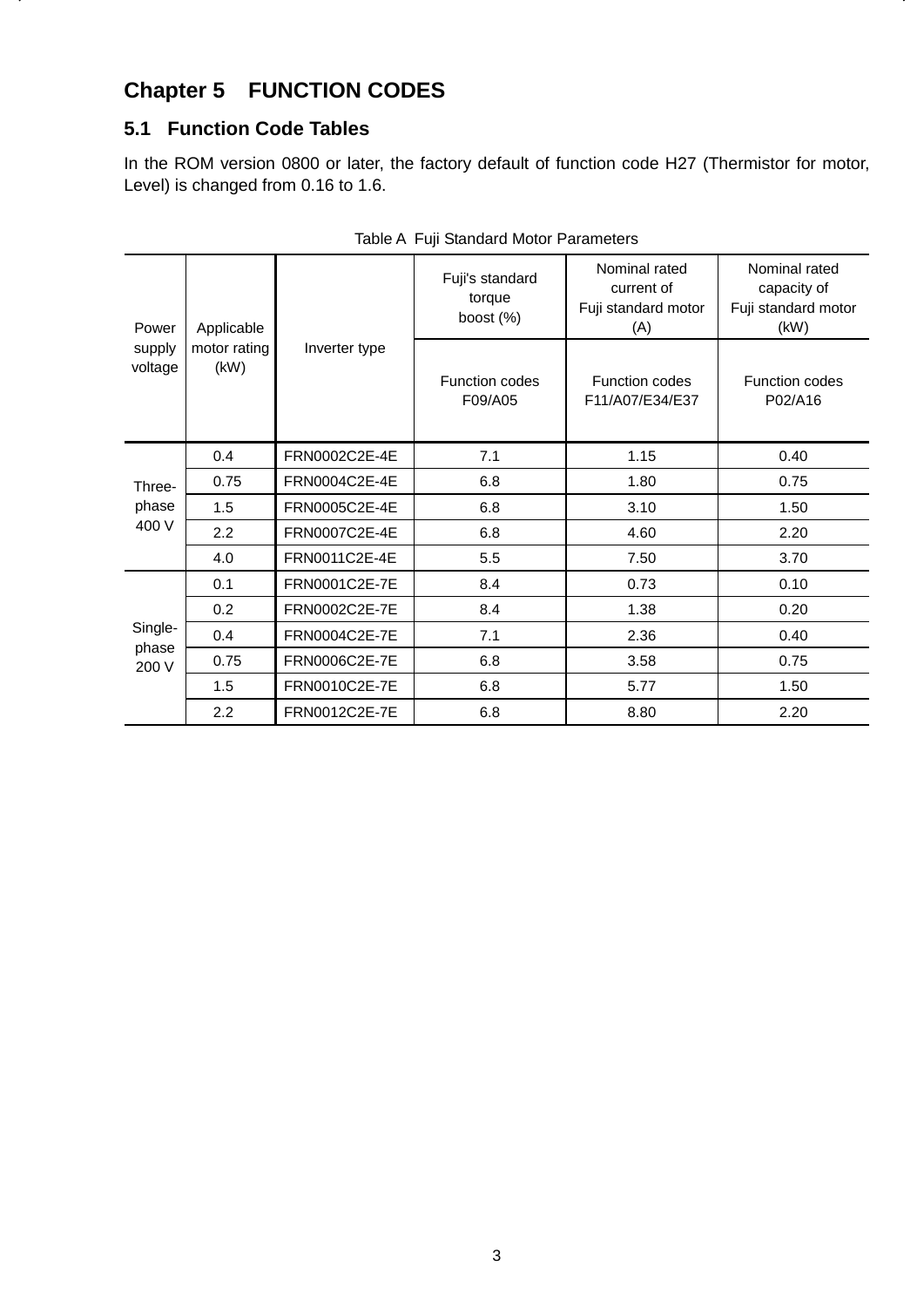## **5.2 Details of Function Codes**

#### F50, F51 Electronic Thermal Overload Protection for Braking Resistor (Discharging capability and Allowable average loss)

#### External Braking Resistors

#### Standard models

| Power             |               | <b>Braking resistor</b> |      | Resistance | Continuous braking<br>(100% braking torque) |                               | Intermittent braking<br>(Period: 100 s or less) |              |
|-------------------|---------------|-------------------------|------|------------|---------------------------------------------|-------------------------------|-------------------------------------------------|--------------|
| supply<br>voltage | Inverter type | <b>Type</b>             | Qty. | $(\Omega)$ | Discharging<br>capability<br>(kWs)          | <b>Braking</b><br>time<br>(s) | Allowable<br>average loss<br>(kW)               | Duty<br>(%E) |
|                   | FRN0002C2E-4E | DB0.75-4                |      | 200        | 9                                           |                               | 0.044                                           | 22           |
| Three-            | FRN0004C2E-4E |                         |      |            | 17                                          | 45                            | 0.068                                           | 18           |
| phase             | FRN0005C2E-4E | DB2.2-4                 | 160  |            | 34                                          |                               | 0.075                                           | 10           |
| 400 V             | FRN0007C2E-4E |                         |      |            | 33                                          | 30                            | 0.077                                           | 7            |
|                   | FRN0011C2E-4E | DB3.7-4                 | 1    | 130        | 37                                          | 20                            | 0.093                                           | 5            |
|                   | FRN0004C2E-7E | DB0.75-2                |      | 100        | 9                                           |                               | 0.044                                           | 22           |
| Single-           | FRN0006C2E-7E |                         |      |            | 17                                          | 45                            | 0.068                                           | 18           |
| phase<br>200 V    | FRN0010C2E-7E | DB2.2-2                 |      | 40         | 34                                          |                               | 0.075                                           | 10           |
|                   | FRN0012C2E-7E |                         |      |            | 33                                          | 30                            | 0.077                                           | 7            |

#### 10% ED models

| Power             |               | <b>Braking resistor</b> |      | Resistance | Continuous braking<br>(100% braking torque) |                               | Intermittent braking<br>(Period: 100 s or less) |              |
|-------------------|---------------|-------------------------|------|------------|---------------------------------------------|-------------------------------|-------------------------------------------------|--------------|
| supply<br>voltage | Inverter type | <b>Type</b>             | Qty. | $(\Omega)$ | Discharging<br>capacity<br>(kWs)            | <b>Braking</b><br>time<br>(s) | Allowable<br>average<br>loss (kW)               | Duty<br>(%E) |
|                   | FRN0002C2E-4E | DB0.75-4C               |      | 200        | 50                                          | 250                           | 0.075                                           | 37           |
| Three-            | FRN0004C2E-4E |                         |      |            |                                             | 133                           |                                                 | 20           |
| phase             | FRN0005C2E-4E | DB2.2-4C                |      | 160        | 55                                          | 73                            | 0.110                                           | 14           |
| 400 V             | FRN0007C2E-4E |                         |      |            |                                             | 50                            |                                                 | 10           |
|                   | FRN0011C2E-4E | DB3.7-4C                | 1    | 130        | 140                                         | 75                            | 0.185                                           |              |
|                   | FRN0004C2E-7E | DB0.75-2C               |      | 100        | 50                                          | 250                           | 0.075                                           | 37           |
| Single-<br>phase  | FRN0006C2E-7E |                         |      |            |                                             | 133                           |                                                 | 20           |
| 200 V             | FRN0010C2E-7E | DB2.2-2C                |      | 40         | 55                                          | 73                            | 0.110                                           | 14           |
|                   | FRN0012C2E-7E |                         |      |            |                                             | 50                            |                                                 | 10           |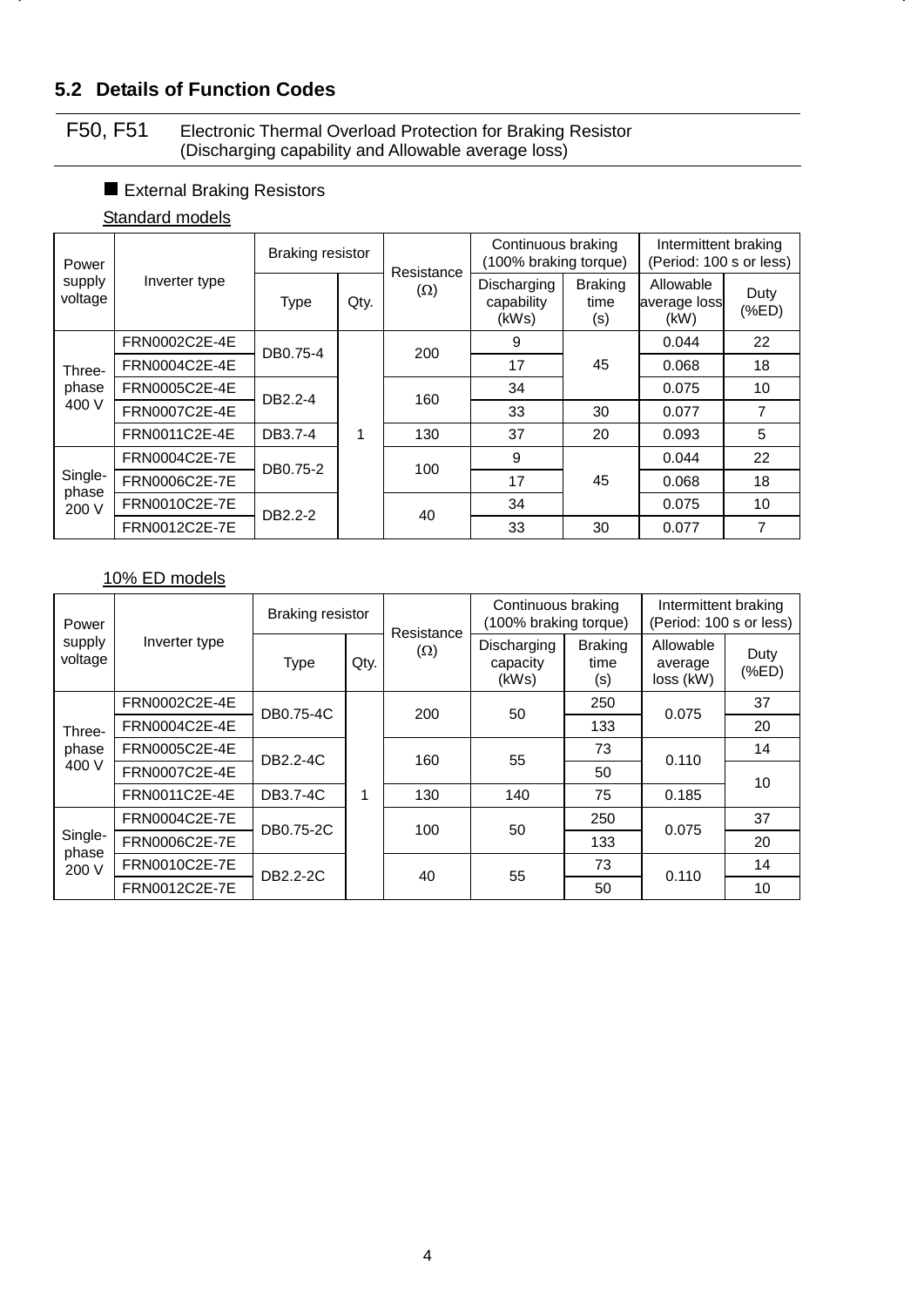# **Chapter 8 SPECIFICATIONS**

## **8.2 Semi-Standard Models**

#### **8.2.1 EMC filter built-in type**

#### **Three-phase 400 V class series**

| Item                            | <b>Specifications</b> |                   |      |      |      |  |  |
|---------------------------------|-----------------------|-------------------|------|------|------|--|--|
| Power supply voltage            |                       | Three-phase 400 V |      |      |      |  |  |
| Type (FRN<br>$C2E-4E$           | 0002                  | 0004              | 0005 | 0007 | 0011 |  |  |
| Applicable motor rating (kW) *1 | 0.4                   | 0.75              | 1.5  | 2.2  | 4.0  |  |  |
| Weight (kg)                     | 1.5                   | 1.6               | 3.0  | 3.1  | 3.2  |  |  |

\*1 Fuji 4-pole standard motors

Specifications other than above are the same as those given in Section 8.1 "Standard Models."

#### **Single-phase 200 V class series**

| Item                            |      |                    |      | <b>Specifications</b> |      |      |
|---------------------------------|------|--------------------|------|-----------------------|------|------|
| Power supply voltage            |      | Single-phase 200 V |      |                       |      |      |
| Type (FRN_<br>$C2E-7E$          | 0001 | 0002               | 0004 | 0006                  | 0010 | 0012 |
| Applicable motor rating (kW) *1 | 0.1  | 0.2                | 0.4  | 0.75                  | 1.5  | 2.2  |
| Weight (kg)                     | 0.7  | 0.7                | 0.8  | 12                    | 3.0  | 3.0  |

\*1 Fuji 4-pole standard motors

Specifications other than above are the same as those given in Section 8.1 "Standard Models."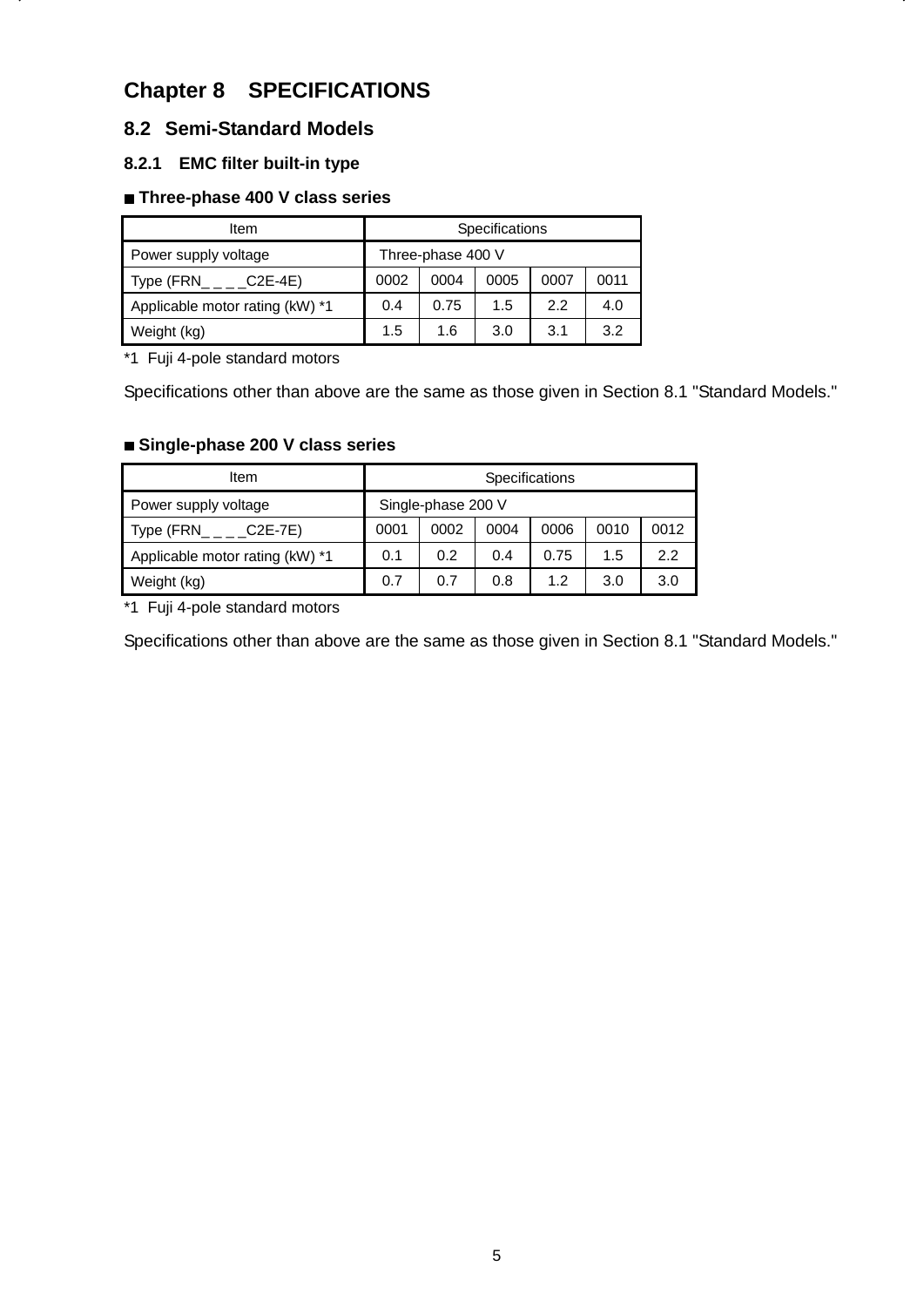#### **8.4 External Dimensions**

#### **8.4.2 Semi-standard models (EMC filter built-in type)**





| Power                              |               |     | Dimensions (mm) |                |      |
|------------------------------------|---------------|-----|-----------------|----------------|------|
| supply<br>Inverter type<br>voltage |               | D   | D1              | D <sub>2</sub> | D3   |
| Single-                            | FRN0001C2E-7E | 100 |                 | 10             | 21.2 |
| phase                              | FRN0002C2E-7E |     | 90              |                |      |
| 200 V                              | FRN0004C2E-7E | 115 |                 | 25             | 36.2 |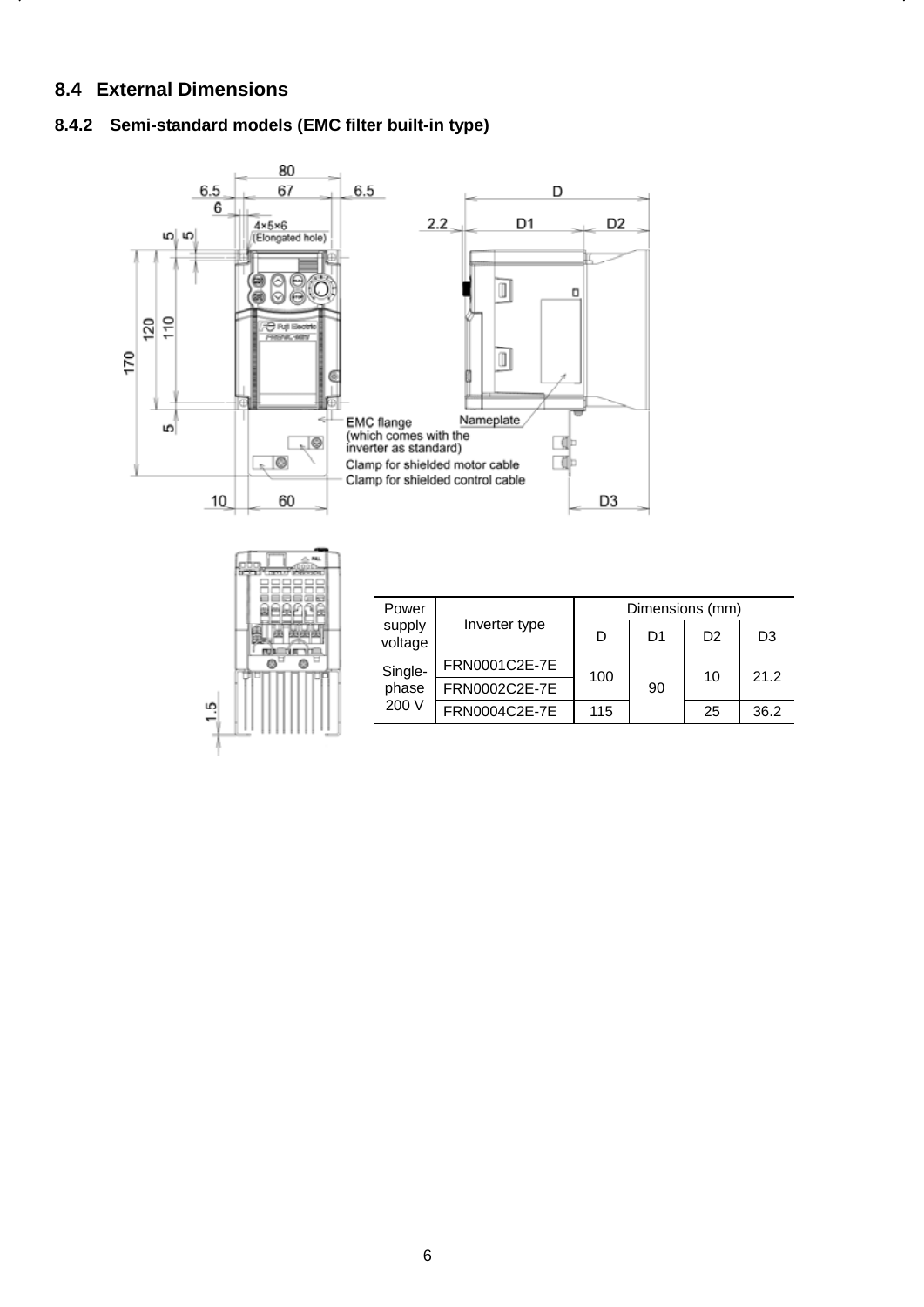



| Power                     |               |    | Dimensions (mm) |     |     |                |                |  |  |
|---------------------------|---------------|----|-----------------|-----|-----|----------------|----------------|--|--|
| supply<br>voltage         | Inverter type | W1 | W <sub>2</sub>  | D   | D1  | D <sub>2</sub> | D <sub>3</sub> |  |  |
| Three-                    | FRN0002C2E-4E | 89 | 10.5            | 158 | 118 | 40             | 61.5           |  |  |
| phase<br>400 V            | FRN0004C2E-4E |    |                 | 182 |     | 64             | 85.5           |  |  |
| Single-<br>phase<br>200 V | FRN0006C2E-7E | 60 | 13.0            | 139 | 99  | 40             | 55.2           |  |  |

D<sub>2</sub>





| Power<br>supply<br>voltage | Inverter type |
|----------------------------|---------------|
| Three-                     | FRN0005C2E-4E |
| phase<br>400 V             | FRN0007C2E-4E |
|                            | FRN0011C2E-4E |
| Single-                    | FRN0010C2E-7E |
| phase<br>200 V             | FRN0012C2E-7E |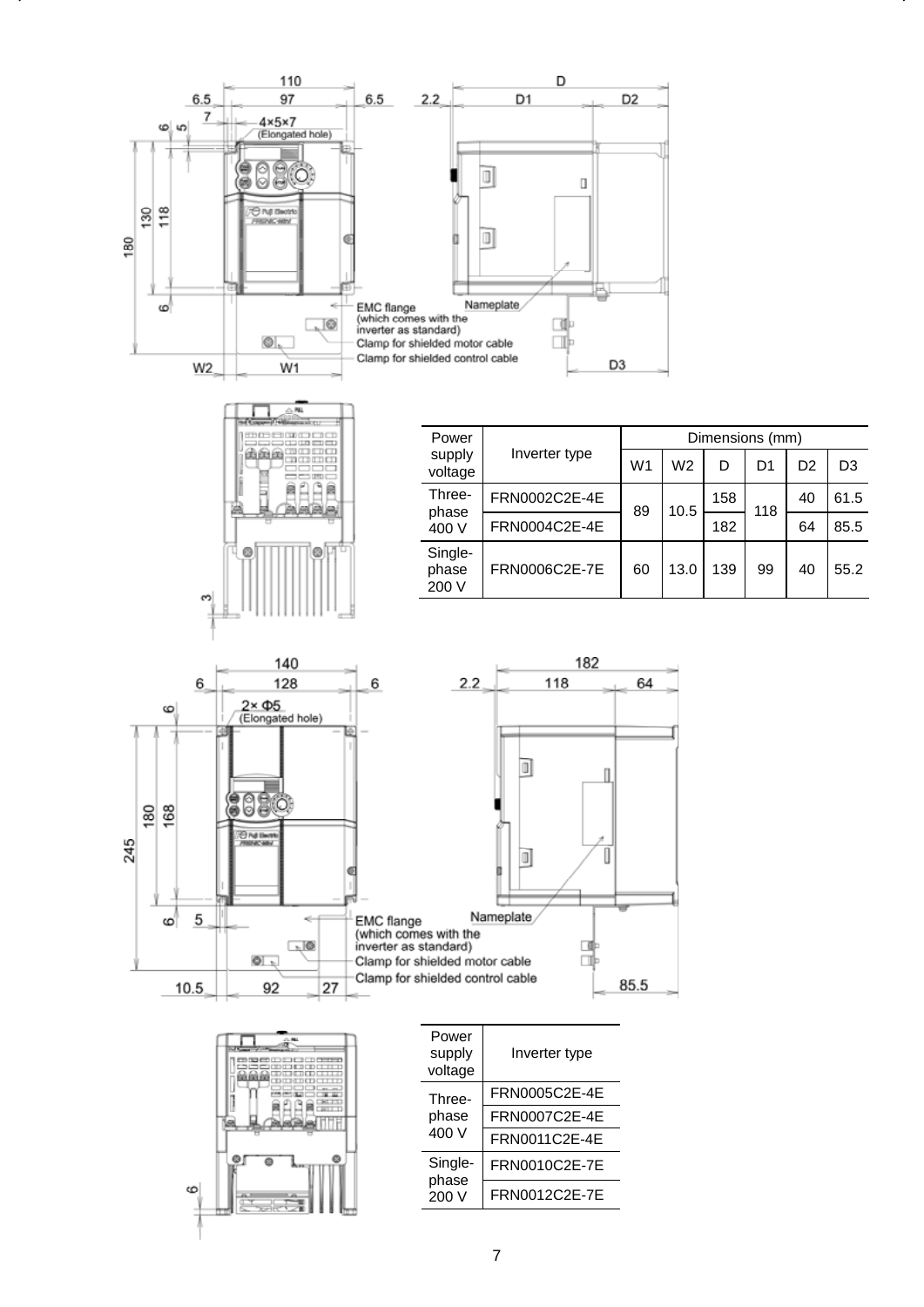# **Chapter 9 LIST OF PERIPHERAL EQUIPMENT AND OPTIONS**

|                           | Name of peripheral<br>equipment                                                                         |                           | Function and application                    |                                                                                                                                                                                                                                                                                                                                                                                                                                                      |              |                                                       |  |  |  |
|---------------------------|---------------------------------------------------------------------------------------------------------|---------------------------|---------------------------------------------|------------------------------------------------------------------------------------------------------------------------------------------------------------------------------------------------------------------------------------------------------------------------------------------------------------------------------------------------------------------------------------------------------------------------------------------------------|--------------|-------------------------------------------------------|--|--|--|
|                           | Molded case<br>circuit breaker<br>(MCCB)<br>Residual-current-<br>operated<br>protective device<br>(RCD) | malfunctioning.           |                                             | MCCBs are designed to protect the power circuits between the power control<br>board and inverter's main terminals (L1/R, L2/S and L3/T for three-phase<br>power, L1/L and L2/N for single-phase power) from overload or short-circuit<br>which in turn prevents secondary disasters caused by the inverter<br>RCDs/ELCBs function in the same way as MCCBs. Use the MCCBs and<br>RCDs/ELCBs that satisfy the recommended rated current listed below. |              |                                                       |  |  |  |
|                           | /Earth leakage<br>circuit breaker                                                                       | Power<br>supply           | Applicable<br>motor rating<br>Inverter type |                                                                                                                                                                                                                                                                                                                                                                                                                                                      |              | Recommended rated current (A) of<br>MCCB and RCD/ELCB |  |  |  |
|                           | $(ELCB)^*$<br>with overcurrent                                                                          | voltage                   | (kW)                                        |                                                                                                                                                                                                                                                                                                                                                                                                                                                      | w/DC reactor | w/o DC reactor                                        |  |  |  |
|                           | protection                                                                                              |                           | 0.4                                         | FRN0002C2E-4E                                                                                                                                                                                                                                                                                                                                                                                                                                        |              | 5                                                     |  |  |  |
|                           |                                                                                                         | Three-                    | 0.75                                        | FRN0004C2E-4E                                                                                                                                                                                                                                                                                                                                                                                                                                        | 5            |                                                       |  |  |  |
| Main peripheral equipment |                                                                                                         | phase                     | 1.5                                         | FRN0005C2E-4E                                                                                                                                                                                                                                                                                                                                                                                                                                        |              | 10                                                    |  |  |  |
|                           |                                                                                                         | 400 V                     | 2.2                                         | FRN0007C2E-4E                                                                                                                                                                                                                                                                                                                                                                                                                                        |              | 15                                                    |  |  |  |
|                           |                                                                                                         |                           | 4.0                                         | FRN0011C2E-4E                                                                                                                                                                                                                                                                                                                                                                                                                                        | 10           | 20                                                    |  |  |  |
|                           |                                                                                                         | Single-<br>phase<br>200 V | 0.1                                         | FRN0001C2E-7E                                                                                                                                                                                                                                                                                                                                                                                                                                        |              | 5                                                     |  |  |  |
|                           |                                                                                                         |                           | 0.2                                         | FRN0002C2E-7E                                                                                                                                                                                                                                                                                                                                                                                                                                        | 5            |                                                       |  |  |  |
|                           |                                                                                                         |                           | 0.4                                         | FRN0004C2E-7E                                                                                                                                                                                                                                                                                                                                                                                                                                        |              | 10                                                    |  |  |  |
|                           |                                                                                                         |                           | 0.75                                        | FRN0006C2E-7E                                                                                                                                                                                                                                                                                                                                                                                                                                        | 10           | 15                                                    |  |  |  |
|                           |                                                                                                         |                           | 1.5                                         | FRN0010C2E-7E                                                                                                                                                                                                                                                                                                                                                                                                                                        | 15           | 20                                                    |  |  |  |
|                           |                                                                                                         |                           | 2.2                                         | FRN0012C2E-7E                                                                                                                                                                                                                                                                                                                                                                                                                                        | 20           | 30                                                    |  |  |  |
|                           |                                                                                                         |                           | recommended range.<br>Fire could occur.     | WARNING<br>When connecting the inverter to the power supply, add a recommended<br>molded case circuit breaker (MCCB) or a residual-current-operated<br>protective device (RCD)/earth leakage circuit breaker (ELCB)* in the path of<br>power supply. Do not use the devices with the rated current out of the<br>Select the MCCB or RCD/ELCB with appropriate rated current and breaking<br>capacity according to the power supply capacity.         |              | *With overcurrent protection                          |  |  |  |

# **Chapter 10 APPLICATION OF DC REACTORS (DCRs)**

| Table 10.1 List of DC Reactors (DCRs) |  |
|---------------------------------------|--|
|                                       |  |

| Power<br>supply<br>voltage | Nominal applied<br>motor (kW) | Applicable inverter type | DCR type        |
|----------------------------|-------------------------------|--------------------------|-----------------|
|                            | 0.4                           | FRN0002C2E-4E            | DCR4-0.4        |
| Three-                     | 0.75                          | FRN0004C2E-4E            | DCR4-0.75       |
| phase                      | 1.5                           | FRN0005C2E-4E            | <b>DCR4-1.5</b> |
| 400 V                      | 2.2                           | FRN0007C2E-4E            | DCR4-2.2        |
|                            | 4.0                           | FRN0011C2E-4E            | DCR4-3.7        |
|                            | 0.1                           | FRN0001C2E-7E            | DCR2-0.2        |
|                            | 0.2                           | FRN0002C2E-7E            | DCR2-0.4        |
| Single-<br>phase           | 0.4                           | FRN0004C2E-7E            | DCR2-0.75       |
| 200 V                      | 0.75                          | FRN0006C2E-7E            | DCR2-1.5        |
|                            | 1.5                           | FRN0010C2E-7E            | DCR2-2.2        |
|                            | 2.2                           | FRN0012C2E-7E            | DCR2-3.7        |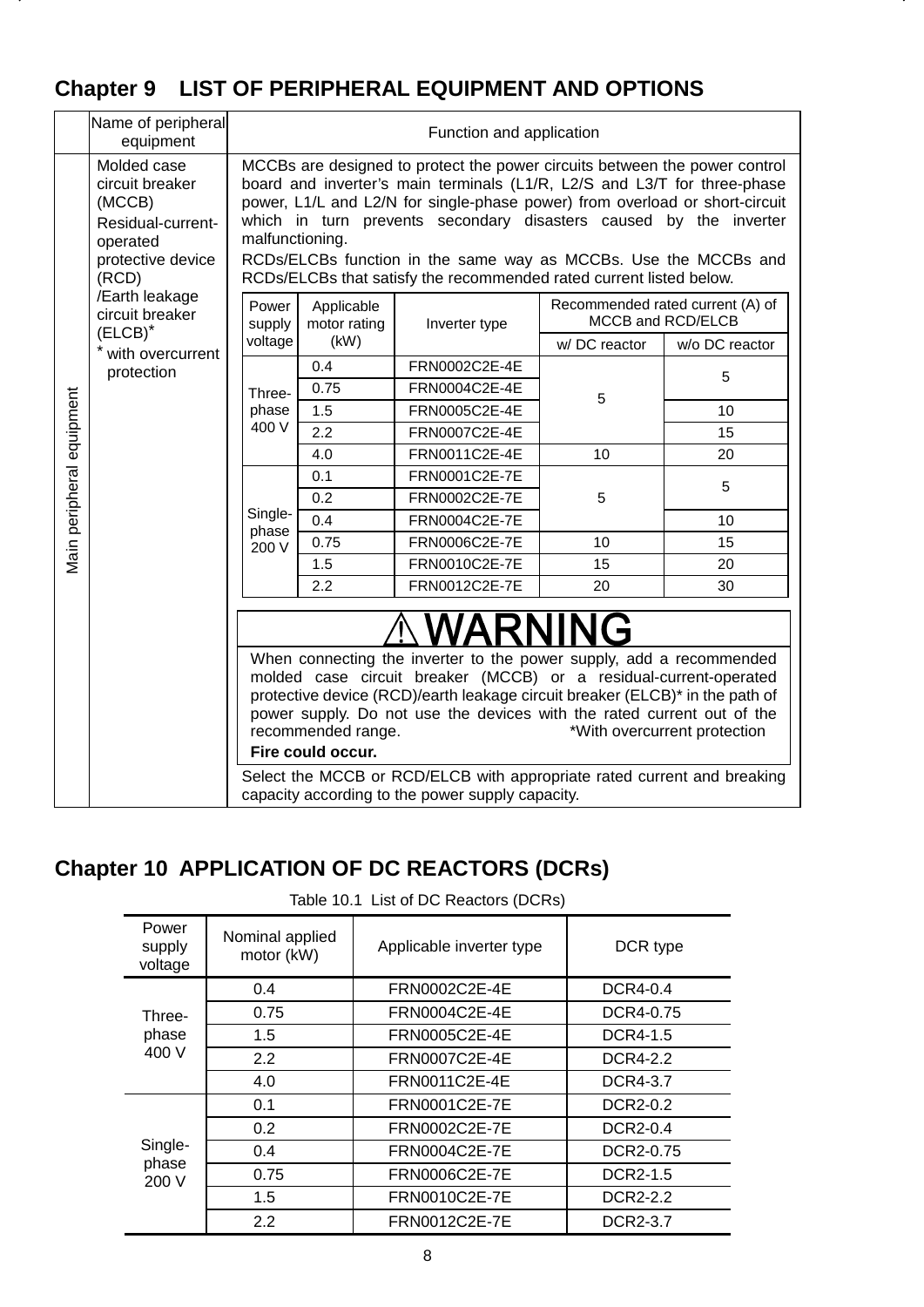# **Chapter 11 COMPLIANCE WITH STANDARDS**

## **11.1 Compliance with European Standards**

The CE marking on Fuji products indicates that they comply with the essential requirements of the Electromagnetic Compatibility (EMC) Directive 2004/108/EC issued by the Council of the European Communities and Low Voltage Directive 2006/95/EC.

Inverters that bear a CE marking are compliant with the Low Voltage Directive.

#### **The products comply with the following standards:**

| Low Voltage Directive | EN61800-5-1: 2007 |                                                                         |
|-----------------------|-------------------|-------------------------------------------------------------------------|
| <b>EMC Directives</b> |                   | EN61800-3: 2004 +A1: 2012                                               |
|                       | Immunity:         | Second environment (Industrial)                                         |
|                       | Emission:         | Category C <sub>2</sub><br>(Applicable to the EMC filter built-in type) |

#### **CAUTION**

The FRENIC-Mini series of inverters are categorized as a "restricted sales distribution class" of the EN61800-3. When you use these products with any home appliances or office equipment, you may need to take appropriate countermeasures to reduce or eliminate any noise emitted from these products.

### **11.2 Compliance with EMC Standards**

#### **11.2.2 Recommended installation procedure**

To make the machinery or equipment fully compliant with the EMC Directive, have certified technicians wire the motor and inverter in strict accordance with the procedure described below.

In the case of EMC filter built-in type of inverters

(1) Mount the EMC grounding flange (that comes with the inverter) to the inverter with screws in order to ground the wire shield(s). (See Figure 11.1.)



Figure 11.1 Attaching the EMC Grounding Flange

(2) Use shielded wires for the motor cable and route it as short as possible. Firmly clamp the wire shield to the flange to ground it. Further, connect the wire shield electrically to the grounding terminal of motor. (See Figure 11.2.)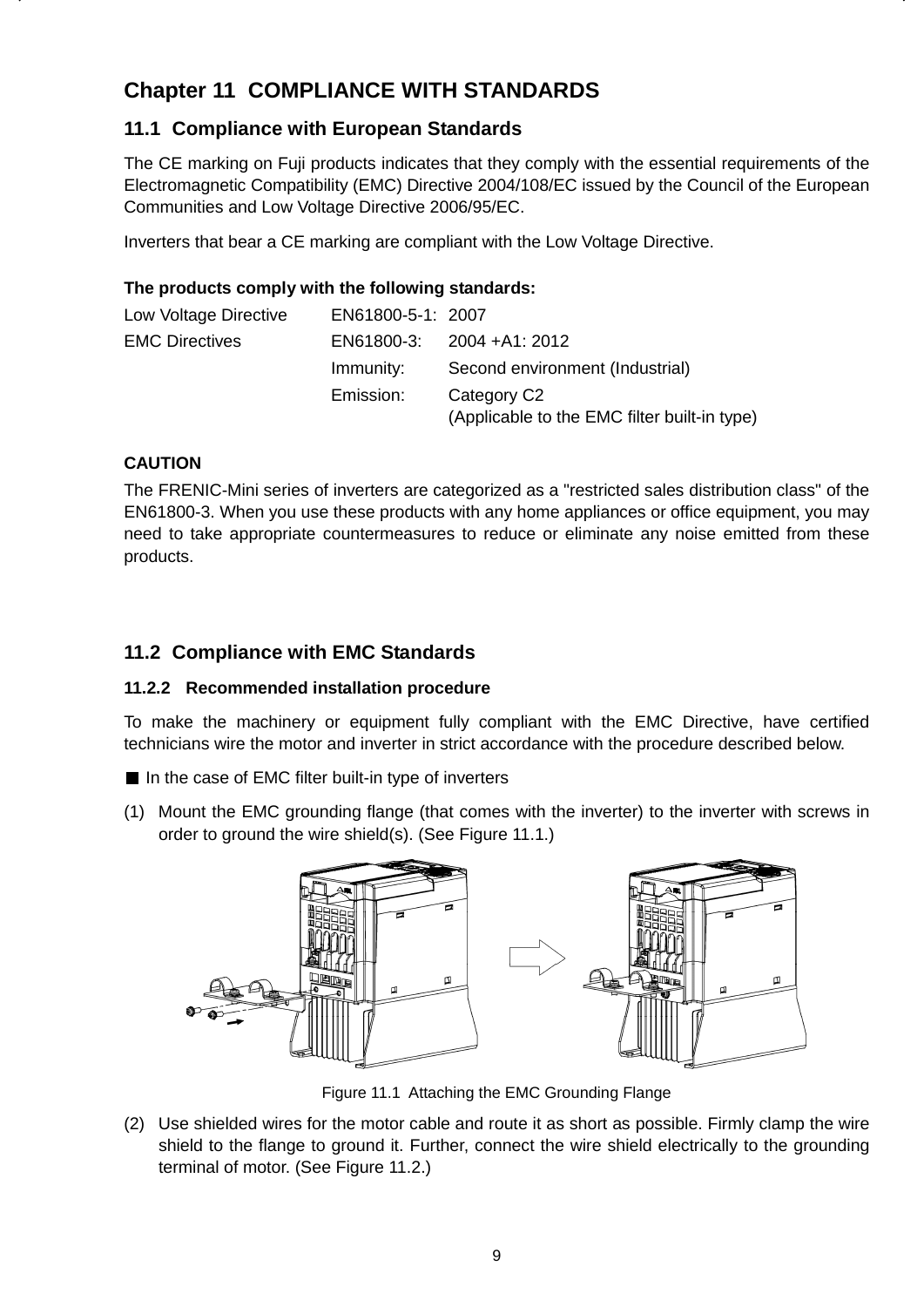(3) Use shielded wires for the control signals of the inverter to input to/output from the control terminals. Firmly clamp the control wire shields to the EMC grounding flange (in the same way as the motor cables).



Figure 11.2 Connecting Shielded Cables

(4) If noise from the inverter exceeds the permissible level, enclose the inverter and its peripherals within a metal panel as shown in Figure 11.3.



+ with overcurrent protection

Figure 11.3 Installing the Inverter into a Metal Panel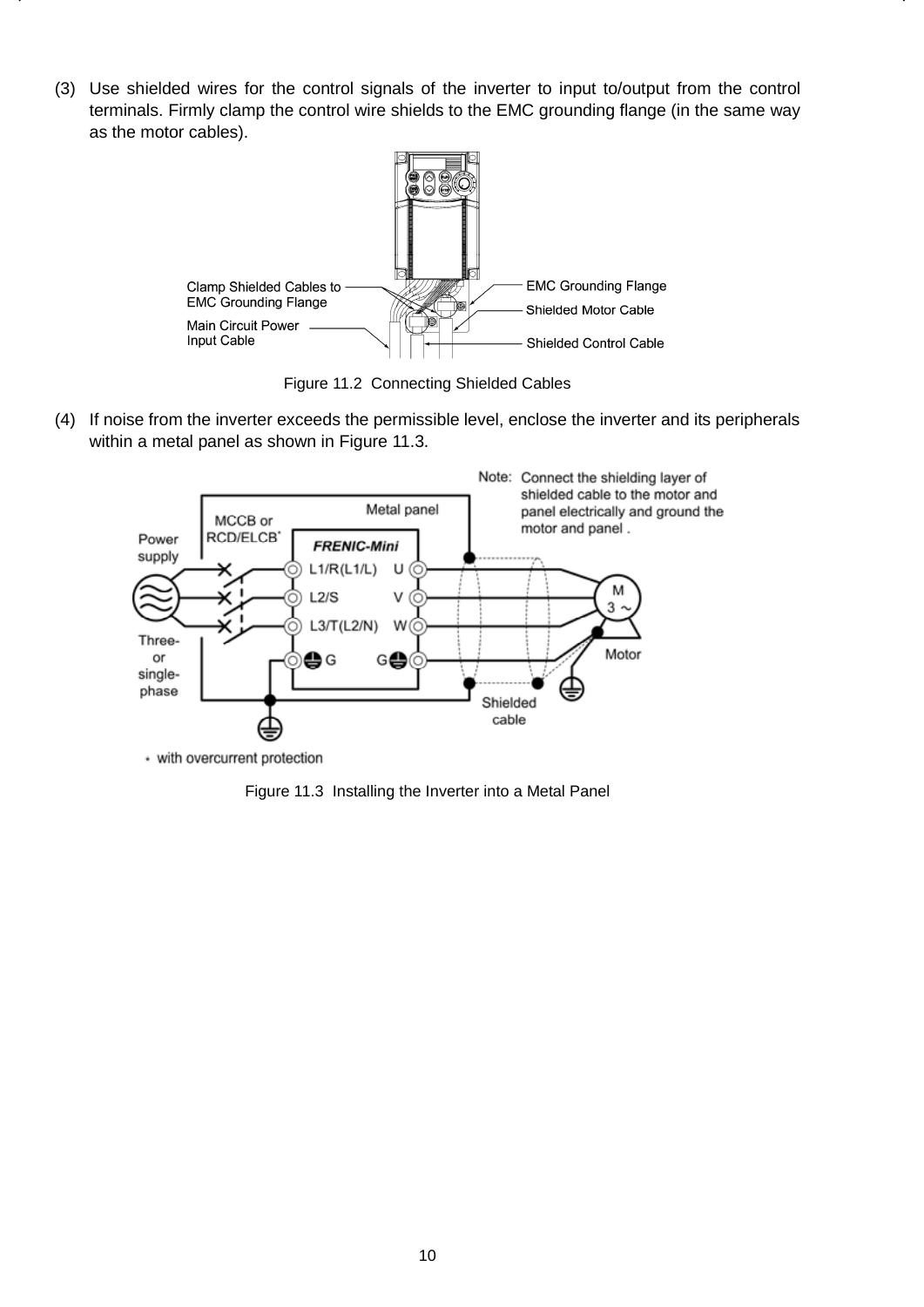#### **11.2.3 Leakage current of EMC-compliant filter**

| Inverter type        | Leakage current (mA) <sup>*1),*2)</sup> |       |  |
|----------------------|-----------------------------------------|-------|--|
|                      | Normal                                  | Worst |  |
| FRN0002C2E-4E        | 5.4                                     | 33.0  |  |
| FRN0004C2E-4E        |                                         |       |  |
| FRN0005C2E-4E        |                                         |       |  |
| FRN0007C2E-4E        | 3.8                                     | 25.0  |  |
| FRN0011C2E-4E        |                                         |       |  |
| FRN0001C2E-7E        |                                         |       |  |
| FRN0002C2E-7E        | 8.3                                     | 8.3   |  |
| <b>FRN0004C2E-7E</b> |                                         |       |  |
| FRN0006C2E-7E        | 12.4                                    | 12.4  |  |
| FRN0010C2E-7E        | 4.1                                     | 8.2   |  |
| FRN0012C2E-7E        |                                         |       |  |

Table 11.1 Leakage Current of EMC-compliant Filter

\*1) The values are calculated assuming the power supplies of three-phase 240 V (50 Hz), three-phase 400 V (50 Hz), and single-phase 230 V (50 Hz).

\*2) The worst condition includes a phase loss in the supply line.

### **11.3 Harmonic Component Regulation in the EU**

#### **11.3.2 Compliance with the harmonic component regulation**

Table 11.2 Compliance with Harmonic Component Regulation

| Power supply<br>voltage | Inverter type        | w/o DC reactor | w/DC reactor | Applicable<br>DC reactor type |
|-------------------------|----------------------|----------------|--------------|-------------------------------|
| Three-phase             | FRN0002C2E-4E        |                |              | DCR4-0.4                      |
| 400 V                   | FRN0004C2E-4E        |                |              | DCR4-0.75                     |
|                         | FRN0001C2E-7E        |                |              | <b>DCR2-0.2</b>               |
| Single-phase            | FRN0002C2E-7E        |                |              | DCR2-0.4                      |
| 200 V                   | FRN0004C2E-7E        |                |              | DCR2-0.75                     |
|                         | <b>FRN0006C2E-7E</b> |                |              | DCR2-1.5                      |

Note) When supplying three-phase 200 VAC power stepped down from a three-phase 400 VAC power line using a transformer, the level of harmonic flow from the 400 VAC line will be regulated.

#### **11.4 Compliance with the Low Voltage Directive in the EU**

General-purpose inverters are regulated by the Low Voltage Directive in the EU. Fuji Electric has obtained the proper certification for the Low Voltage Directive from the official inspection agency. Fuji Electric states that all our inverters with CE marking are compliant with the Low Voltage Directive.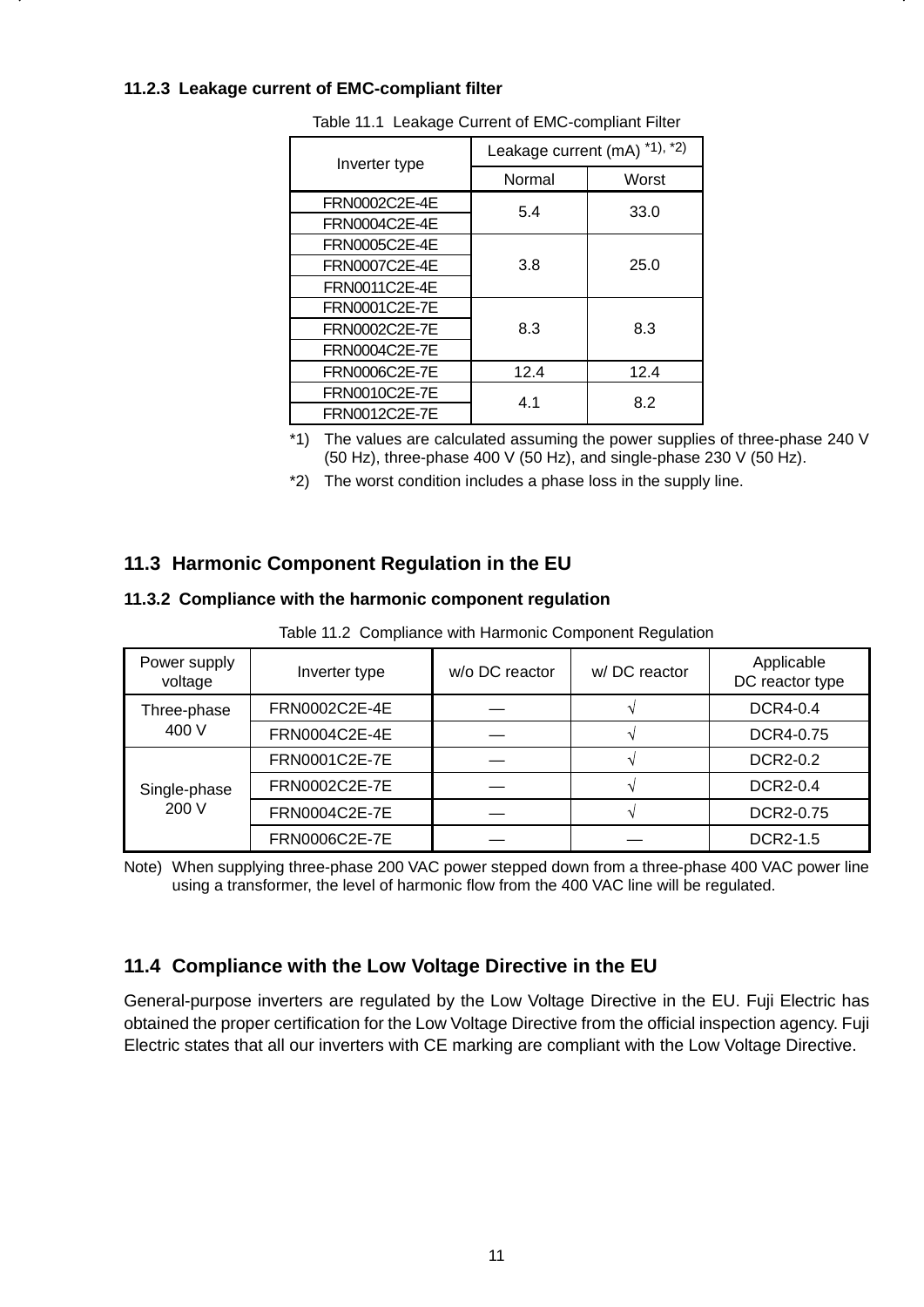#### **Conformity to the Low Voltage Directive in the EU**

If installed according to the guidelines given below, inverters marked with CE are considered as compliant with the Low Voltage Directive 2006/95/EC.

|                      | $\Lambda$ CAUTION                                           |               |                                                     |               |                                                                                           |                |                                      |                                                                           |                                     |  |
|----------------------|-------------------------------------------------------------|---------------|-----------------------------------------------------|---------------|-------------------------------------------------------------------------------------------|----------------|--------------------------------------|---------------------------------------------------------------------------|-------------------------------------|--|
|                      | 12. Use wires listed in IEC60364-5-52.                      |               |                                                     |               |                                                                                           |                |                                      |                                                                           |                                     |  |
|                      |                                                             |               |                                                     |               | Recommended wire size (mm <sup>2</sup> )                                                  |                |                                      |                                                                           |                                     |  |
| Power supply voltage | Appli-<br>cable<br>motor<br>Inverter type<br>rating<br>(kW) |               | $*1$<br>Rated current (A)<br>Ωf<br>MCCB or RCD/ELCB |               | *2<br>Main circuit<br>power input<br>[L1/R, L2/S, L3/T]<br>[L1/L, L2/N]<br>Grounding [SG] |                | $*2$<br>Inverter<br>output<br>[U, V, | $*_{2}$<br><b>DCR</b><br>[ P1,<br>$P (+)$ ]<br><b>Braking</b><br>resistor | Control<br>circuit<br>(30A,<br>30B, |  |
|                      |                                                             |               | w/DCR                                               | *3<br>w/o DCR | w/DCR                                                                                     | *3<br>w/o DCR  | W]                                   | $[P (+),$<br>DB <sub>1</sub>                                              | 30C)                                |  |
|                      | 0.4                                                         | FRN0002C2E-4E | 5                                                   | 5             | 2.5                                                                                       | 2.5            | 2.5                                  | 2.5                                                                       | 0.5                                 |  |
|                      | 0.75                                                        | FRN0004C2E-4E |                                                     |               |                                                                                           |                |                                      |                                                                           |                                     |  |
|                      | 1.5                                                         | FRN0005C2E-4E |                                                     | 10            |                                                                                           |                |                                      |                                                                           |                                     |  |
| Three-phase 400 V    | 2.2                                                         | FRN0007C2E-4E | 10                                                  | 15            |                                                                                           |                |                                      |                                                                           |                                     |  |
|                      | 4.0                                                         | FRN0011C2E-4E |                                                     | 20            |                                                                                           |                |                                      |                                                                           |                                     |  |
|                      | 0.1                                                         | FRN0001C2E-7E | 5                                                   |               |                                                                                           |                |                                      |                                                                           |                                     |  |
| 200 V                | 0.2                                                         | FRN0002C2E-7E |                                                     | 5             |                                                                                           |                |                                      |                                                                           |                                     |  |
| Single-phase         | 0.4                                                         | FRN0004C2E-7E |                                                     | 10            | 2.5                                                                                       | 2.5            |                                      | 2.5                                                                       |                                     |  |
|                      | 0.75                                                        | FRN0006C2E-7E | 10                                                  | 15            |                                                                                           |                | 2.5                                  |                                                                           | 0.5                                 |  |
|                      | 1.5                                                         | FRN0010C2E-7E | 15                                                  | 20            |                                                                                           | $\overline{4}$ |                                      |                                                                           |                                     |  |
|                      | 2.2                                                         | FRN0012C2E-7E | 20                                                  | 30            | 4                                                                                         | 6              |                                      | 4                                                                         |                                     |  |

MCCB: Molded case circuit breaker

RCD: Residual-current-operated protective device ELCB: Earth leakage circuit breaker

\*1 The frame size and model of the MCCB or RCD/ELCB (with overcurrent protection) will vary, depending on the power transformer capacity. Refer to the related technical documentation for details.

\*2 The recommended wire size for main circuits is for the  $70^{\circ}$ C 600V PVC wires used at an ambient temperature of 40°C.

\*3 In the case of no DC reactor, the wire sizes are determined on the basis of the effective input current calculated under the condition that the power supply capacity and impedance are 500 kVA and 5%, respectively.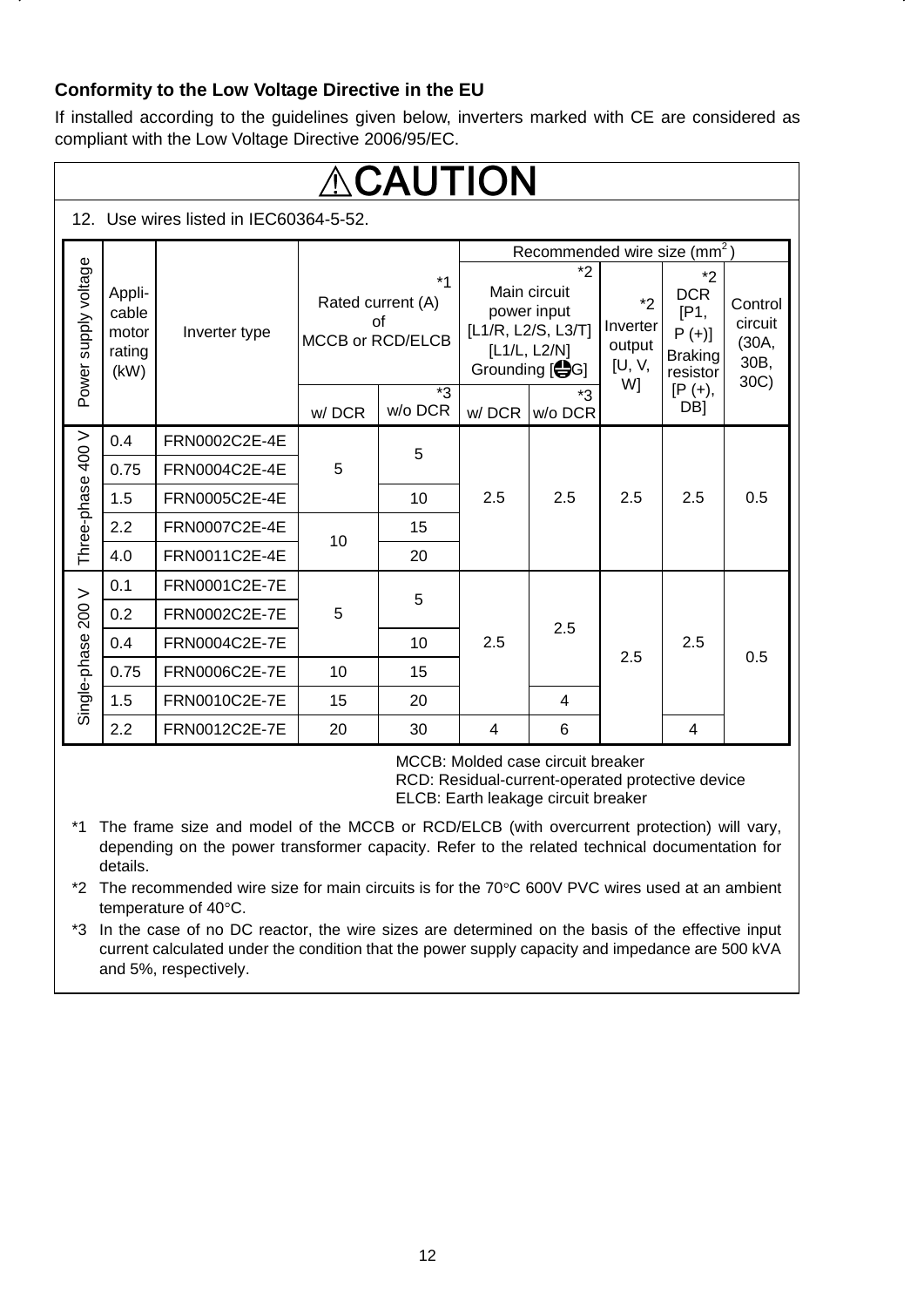#### **Conformity to the Low Voltage Directive in the EU (Continued)**

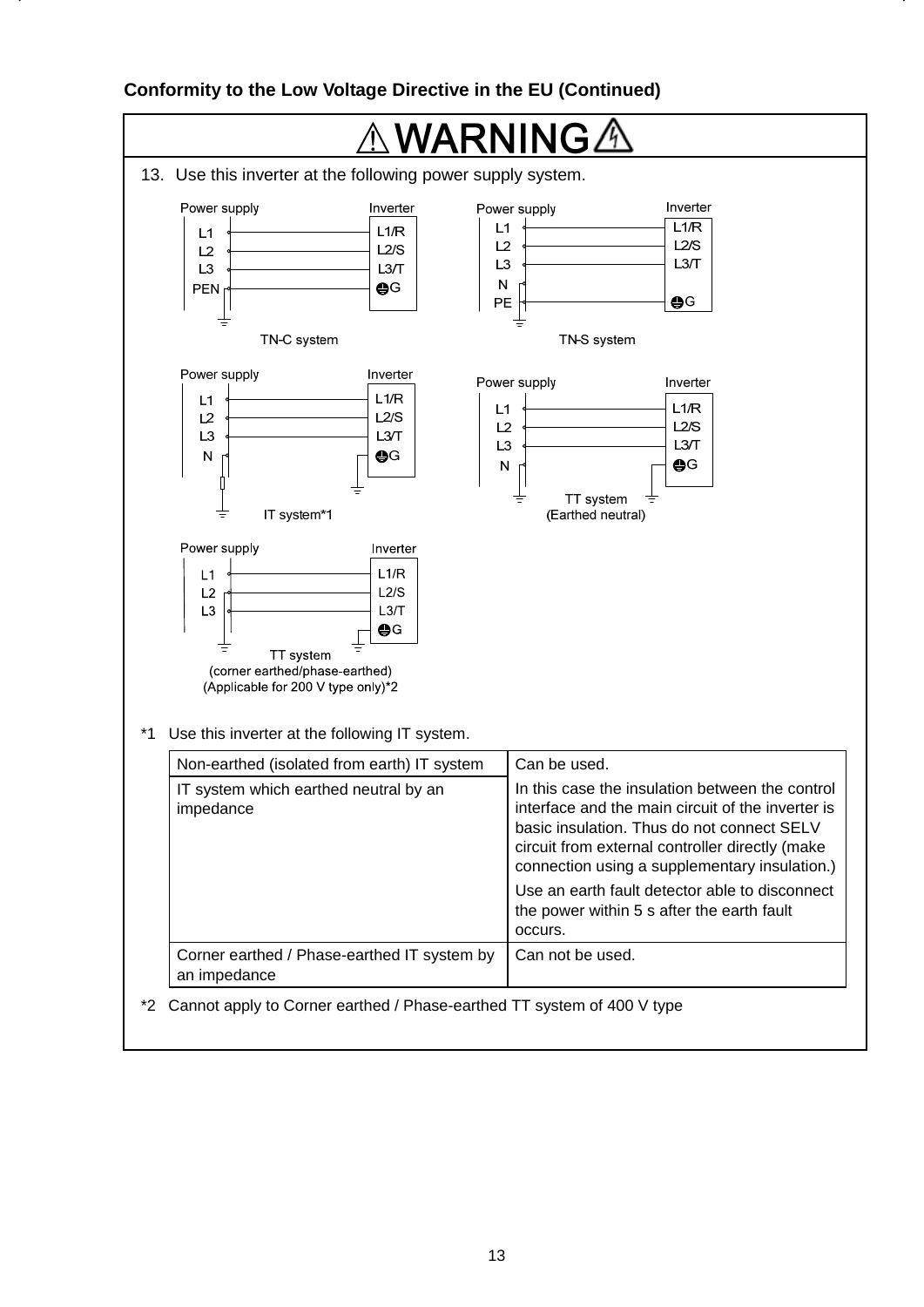## **11.5 Compliance with UL Standards and Canadian Standards (cUL certification)**

#### **11.5.1 General**

Originally, the UL standards were established by Underwriters Laboratories, Inc. as private criteria for inspections/investigations pertaining to fire/accident insurance in the USA. Later, these standards were authorized as the official standards to protect operators, service personnel and the general populace from fires and other accidents in the USA.

cUL certification means that UL has given certification for products to clear CSA Standards. cUL certified products are equivalent to those compliant with CSA Standards.

#### **11.5.2 Considerations when using FRENIC-Mini in systems to be certified by UL and cUL**

To use the FRENIC-Mini series of inverters as a part of UL Standards or CSA Standards (cUL certified) certified product, refer to the guidelines given below.

#### **Conformity to UL standards and Canadian standards (cUL certification)**

If installed according to the guidelines given below, inverters marked with UL/cUL are considered as compliant with the UL and CSA (cUL certified) standards.

# CAUTION

Integral solid state short circuit protection does not provide branch circuit protection. Branch circuit protection must be provided in accordance with the National Electrical Code and any additional local codes.

1. Solid state motor overload protection (motor protection by electronic thermal overload relay) is provided in each model.

Adjust function codes F10 to F12 and H89 to set the protection level.

- 2. Connect the power supply satisfying the characteristics shown in the table below as an input power supply of the inverter. (Short circuit rating)
- 3. Use 75°C Cu wire only.
- 4. Use Class 1 wire only for control circuits.

#### **Short circuit rating**

When protected by class J fuses, suitable for use on a circuit capable of delivering not more than B rms symmetrical amperes, A volts maximum.

| Power<br>supply<br>voltage | Power supply max. voltage<br>Inverter type<br>A (Volts) |         | Power supply current<br>B (Amperes) |  |
|----------------------------|---------------------------------------------------------|---------|-------------------------------------|--|
|                            | FRN0002C2E-4E                                           |         |                                     |  |
| Three-                     | FRN0004C2E-4E                                           |         |                                     |  |
| phase                      | FRN0005C2E-4E                                           | 480 VAC | 100,000 A or less                   |  |
| 400V                       | FRN0007C2E-4E                                           |         |                                     |  |
|                            | FRN0011C2E-4E                                           |         |                                     |  |
|                            | FRN0001C2E-7E                                           |         | 100,000 A or less                   |  |
|                            | FRN0002C2E-7E                                           |         |                                     |  |
| Single-<br>phase           | FRN0004C2E-7E                                           | 240 VAC |                                     |  |
| 200V                       | FRN0006C2E-7E                                           |         |                                     |  |
|                            | FRN0010C2E-7E                                           |         |                                     |  |
|                            | FRN0012C2E-7E                                           |         |                                     |  |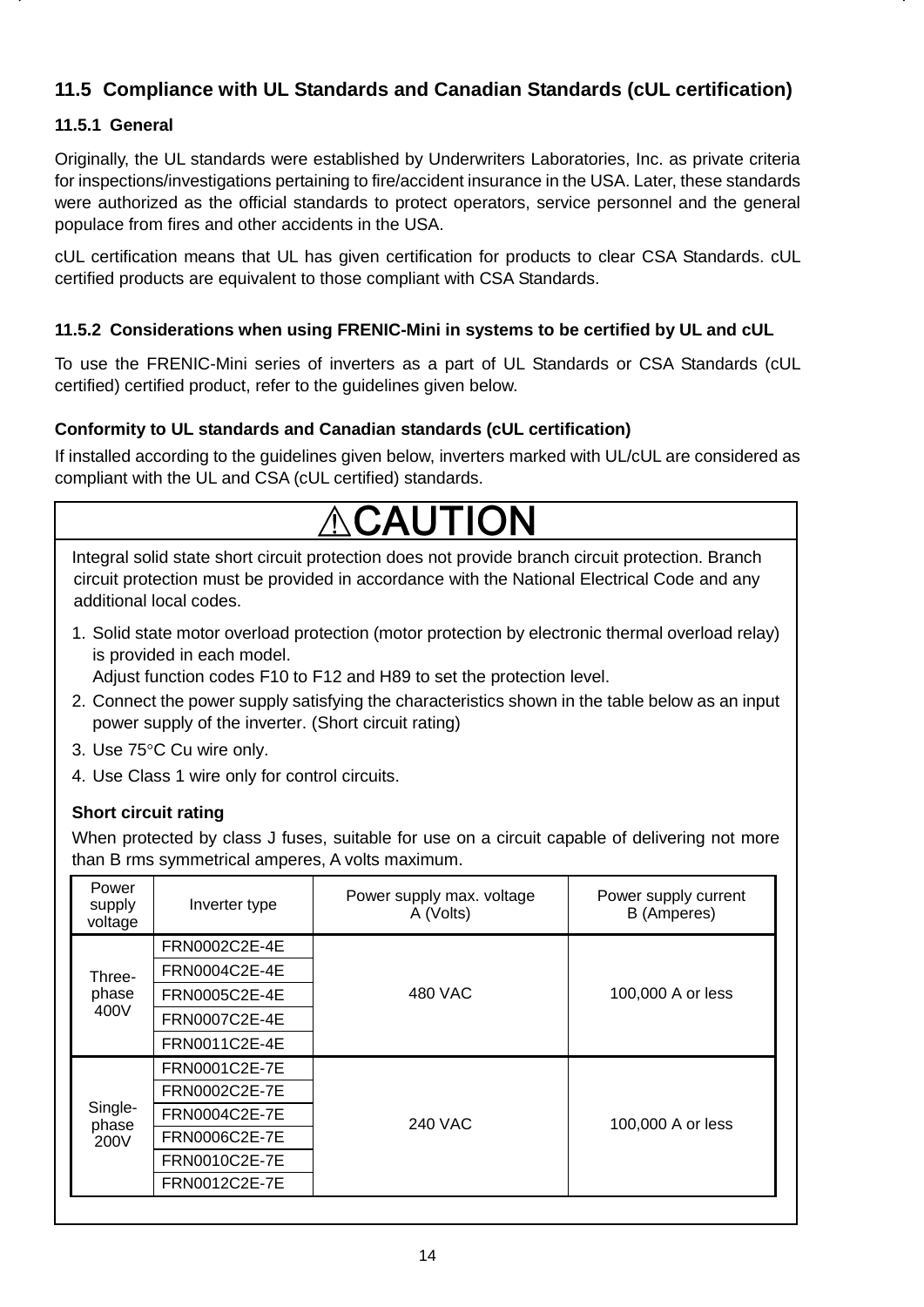#### **Conformity to UL standards and Canadian standards (cUL certification) (Continued)**

# CAUTIO

5. Install UL certified fuses rated 600Vac between the power supply and the inverter, referring to the table below.

|                      |               | Required torque<br>Ib-in $(N·m)$ |               |                          | Wire size<br>AWG or kcmil $(mm^2)$ |                                                  |                             |
|----------------------|---------------|----------------------------------|---------------|--------------------------|------------------------------------|--------------------------------------------------|-----------------------------|
| Power<br>supply      | Inverter type | Control circuit                  |               | $*_{3}$                  | Control circuit                    |                                                  |                             |
| voltage              |               | Main<br>terminal                 | $*1$<br>TERM1 | *2<br>TERM2-1<br>TERM2-2 | Main<br>terminal                   | *2<br>$*1$<br>TERM2-1<br>TERM1<br><b>TERM2-2</b> | Class J fuse<br>current (A) |
|                      | FRN0002C2E-4E |                                  | 3.5<br>(0.4)  | 1.7<br>(0.2)             | 14                                 |                                                  | 3                           |
|                      | FRN0004C2E-4E |                                  |               |                          |                                    |                                                  | 6                           |
| Three-phase<br>400V  | FRN0005C2E-4E | 15.9<br>(1.8)                    |               |                          |                                    | 20<br>(0.5)                                      | 10                          |
|                      | FRN0007C2E-4E |                                  |               |                          |                                    |                                                  | 15                          |
|                      | FRN0011C2E-4E |                                  |               |                          | 14 [12]                            |                                                  | 20                          |
|                      | FRN0001C2E-7E |                                  |               |                          | 14                                 | 20<br>(0.5)                                      | 6                           |
|                      | FRN0002C2E-7E | 10.6                             |               |                          |                                    |                                                  | 6                           |
|                      | FRN0004C2E-7E | (1.2)                            | 3.5           | 1.7                      |                                    |                                                  | 10                          |
| Single-phase<br>200V | FRN0006C2E-7E |                                  | (0.4)         | (0.2)                    |                                    |                                                  | 15                          |
|                      | FRN0010C2E-7E | 15.9                             |               |                          | 14 [12]                            |                                                  | 30                          |
|                      | FRN0012C2E-7E | (1.8)                            |               |                          | 10 [10]                            |                                                  | 40                          |

\*1 Denotes the relay contact terminals for [30A], [30B] and [30C].

\*2 Denotes control terminals except [30A], [30B] and [30C].

\*3 Values in [ ] mean the size (AWG) of grounding wires if exist.

6. To comply with CSA for 200 VAC input models, transient surge suppression shall be installed on the line side of this equipment and shall be rated 240 V (phase to ground), 240 V (phase to phase), suitable for overvoltage category 3, and shall provide protection for a rated impulse withstand voltage peak of 4 kV.

 To comply with CSA for 400 VAC input models, transient surge suppression shall be installed on the line side of this equipment and shall be rated 278 V (phase to ground), 480 V (phase to phase), suitable for overvoltage category 3, and shall provide protection for a rated impulse withstand voltage peak of 4 kV.

- 7. All models rated 380-480 V input voltage ratings shall be connected to TN-C system power source, i.e. 3-phase, 4-wire, wye (480Y/277V), so that the phase-to-ground rated system voltage is limited to 300 V maximum.
- 8. Maximum surrounding air temperature rating of 50ºC.